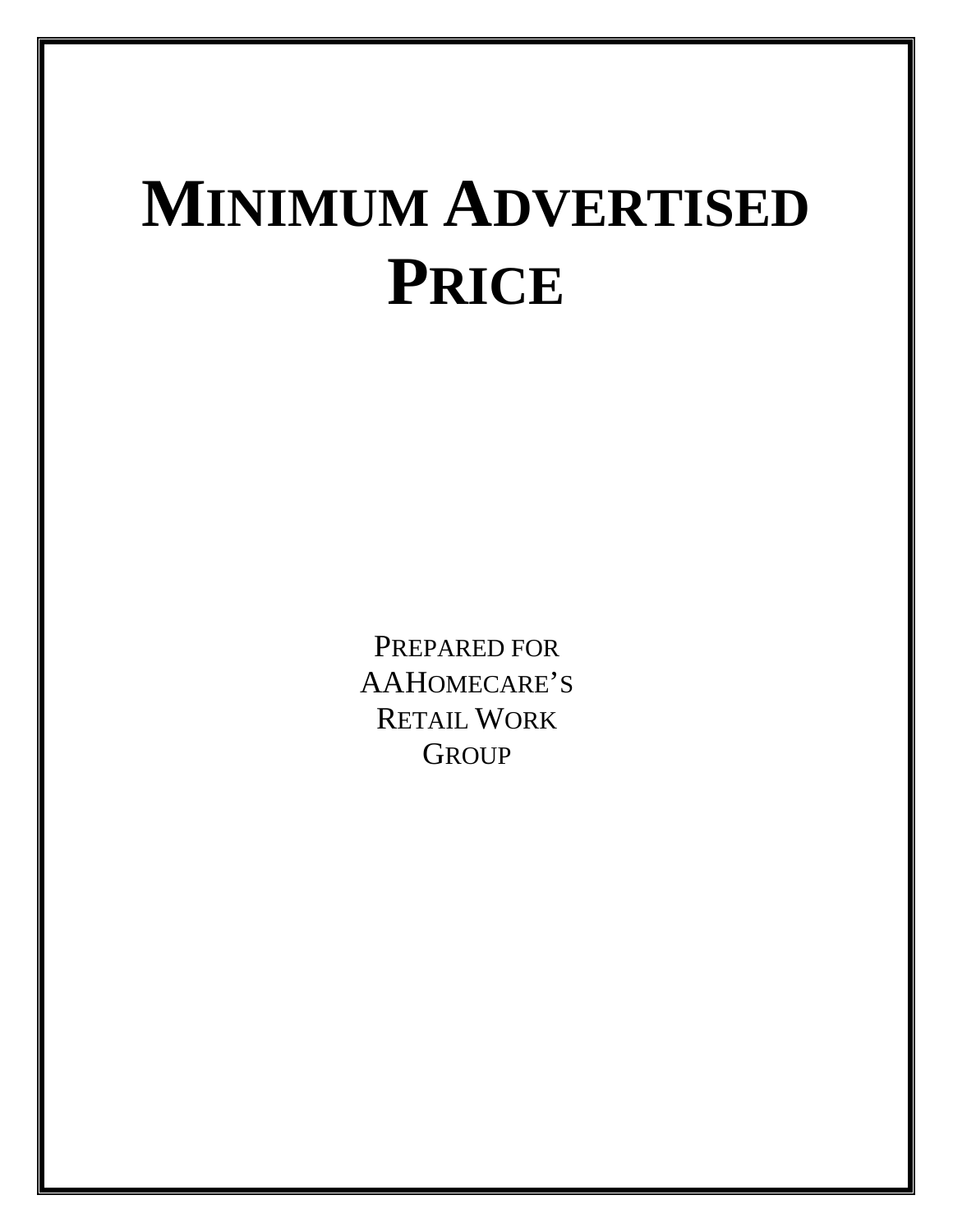## **RETAIL WORK GROUP**

AAHomecare recognizes that billing Medicare on an assignment basis has become very challenging for many DME suppliers. AAHomecare also understands that many DME suppliers see an opportunity in implementing an innovative retail business in which customers pay cash. For these reasons, AAHomecare has formed a Retail Work Group comprised of stakeholders in the DME industry. The Retail Work Group is developing tools for suppliers to utilize as they move into the retail market. These tools include educational "white papers" such as this paper entitled "Minimum Advertised Price."

This white paper was prepared for the Retail Work Group by Jeffrey S. Baird, Esq., Chairman of the Health Care Group of Brown & Fortunato, P.C. Mr. Baird can be contacted at 806-345-6320 and jbaird@bf-law.com.

The AAHomecare staff liaison for the Retail Work Group is Ashley Plauché, Director, Member & Public Relations. Ms. Plauché can be contacted at  $\frac{\text{ashleyp@aabomecare.org}}{\text{ashomecare.org}}$ .

For further information about this white paper, contact Mr. Baird. For information about the Retail Work Group, contact Ms. Plauché.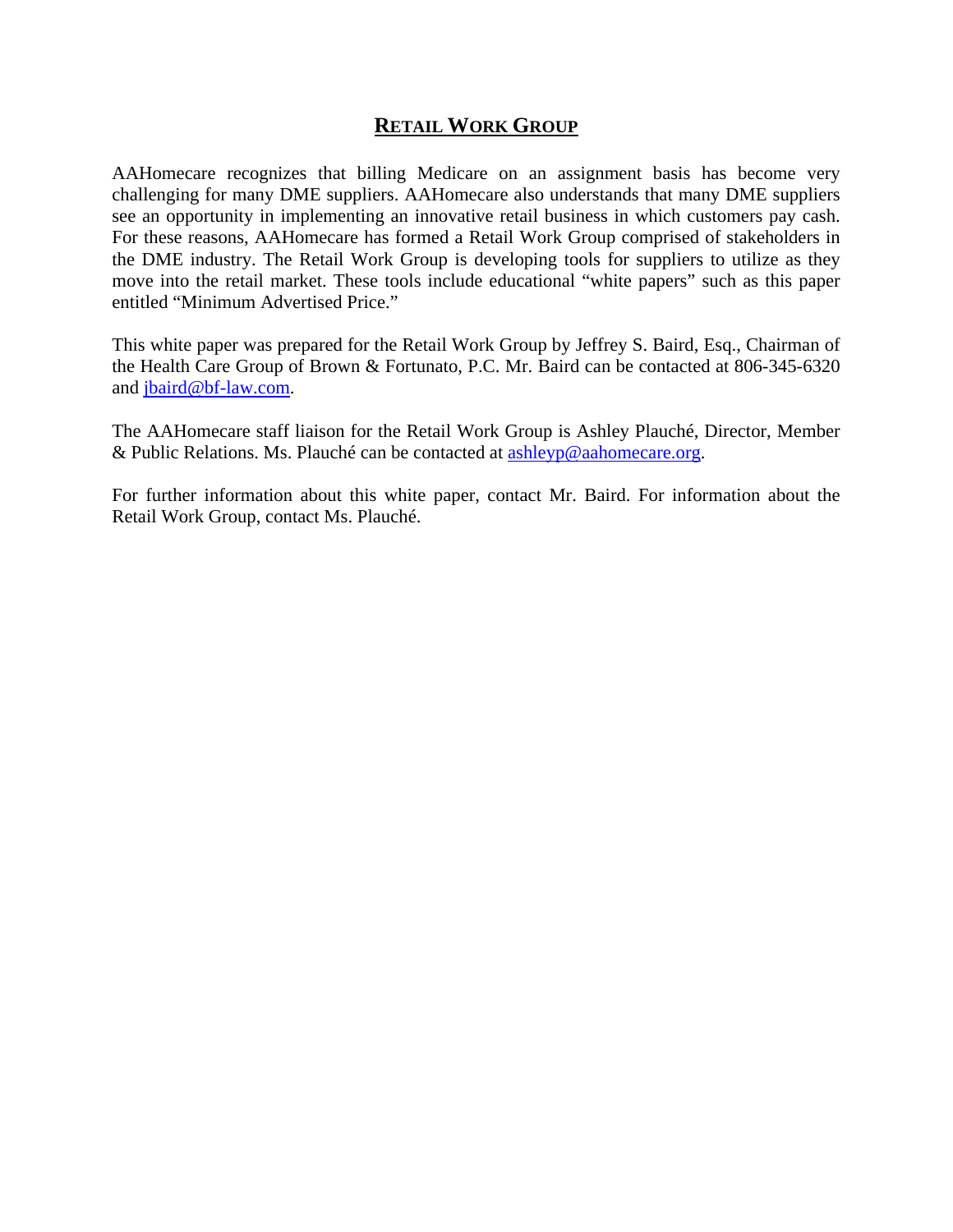## **MINIMUM ADVERTISED PRICE**

By: Jeffrey S. Baird, Esq.

When a manufacturer publishes a Minimum Advertised Price ("MAP") policy for a product, then the manufacturer is limiting the ability of the DME supplier to *advertise* the price of the product below a certain level. However, the publication of the MAP policy does not prohibit the supplier from *selling* the product below the MAP. A question that often arises is: "Why would a manufacturer want to publish a MAP?" There are five answers to this question:

- The manufacturer desires to preserve the "value of the brand." If retailers advertise low prices, then the product may lose credibility in the eyes of the purchasing public. Said another way, the product may become a "commodity."
- The manufacturer desires that its products be a profitable channel for the supplier. If suppliers advertise low prices for the products and, as a result, sell the products for low prices, then the manufacturer's products will not be profitable for the supplier.
- The manufacturer does not want the supplier to drop the manufacturer's products from its inventory. If the products are advertised at a low price…resulting in the products being sold at a low price…then the products may become so unprofitable that the supplier ceases to stock them.
- By maintaining a higher price for products, there should be enough of a "spread" for the supplier to be able to offer value-added services to its customers.
- By imposing a MAP policy, and assuming that the suppliers adhere to the MAP policy, then the playing field between "brick and mortar" suppliers and online suppliers will be leveled. Online suppliers do not have the expenses that brick and mortar suppliers have. As such, online suppliers can advertise products (that brick and mortar suppliers also sell) at lower prices. A MAP policy is designed to prevent this from happening.

For obvious reasons, a supplier…and, particularly, a brick and mortar supplier…will push a manufacturer to publish a MAP policy. The brick and mortar supplier will want to eliminate "showrooming" in which the customer examines a product on the brick and mortar supplier's retail floor…but then purchases the same product online because the online supplier is advertising the product at a lower price.

When a supplier fails to adhere to a MAP policy, the manufacturer can give multiple warnings to the supplier. If the supplier fails to comply with the warnings, then the manufacturer can terminate its relationship with the supplier. It is not uncommon for the manufacturer to couple the MAP policy with cooperative advertising dollars that the supplier can use to promote the products subject to the MAP policy. As an incentive for the supplier to follow the MAP policy, the manufacturer can make it clear that if the supplier fails to follow the MAP policy, then the cooperative advertising dollars will be cut off.